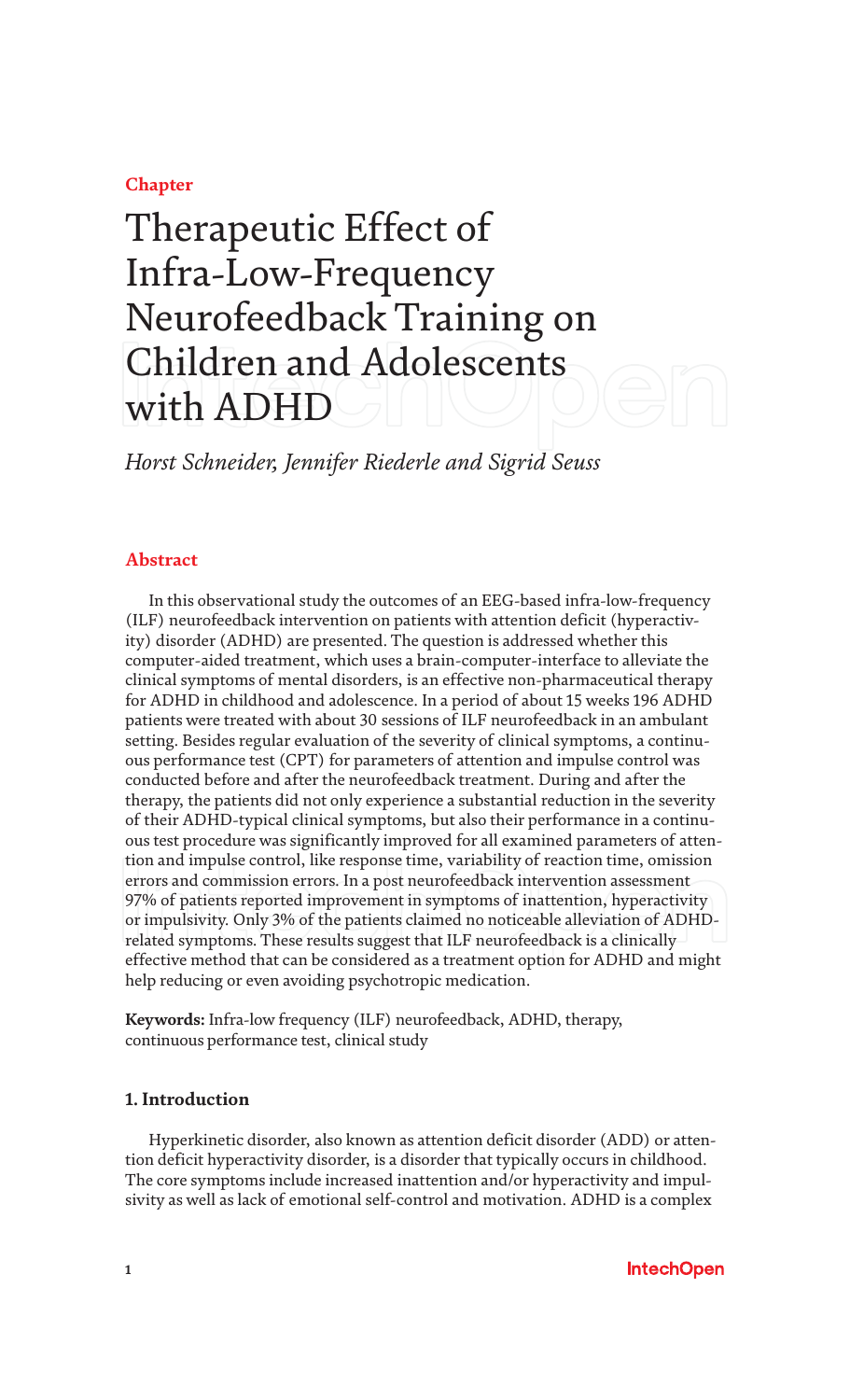psychiatric and neurologically based disorder that usually is comorbid with other conditions: over one-half of children with ADHD have accessory symptoms like learning disabilities, conduct disorders, poor coordination, depression, anxiety, obsessive–compulsive disorders and bipolar disorders [1, 2]. Accordingly, the pathophysiological causes of ADHD are to be found in the central nervous system (CNS). Corresponding studies on ADHD patients show changes in dopaminergic and noradrenergic neurotransmission [3–6] as well as a (presumably related) developmental delay of the cortex, especially in the prefrontal region relevant for executive functions, attention and motor control [7]. In addition to these functional changes in defined brain areas, functional imaging studies in ADHD patients also have demonstrated changes in neuronal networks, e.g., in frontostriatal, frontoparietal and ventral attention networks [8, 9] and in the default mode network (DMN) [10].

According to current estimations about five percent of children worldwide meet the diagnostic criteria of ADHD [11] and if left untreated, symptoms may persist into adulthood. Therefore, innovative and effective treatment methods that show long-lasting effectivity without the accompanying unwanted side effects of psychotropic drugs are of great relevance. Neurofeedback has been proven to be a treatment method that offers comparable effects in the therapy of ADHD like the use of pharmacological substances such as methylphenidate [12–17]. Follow-up studies and meta-analyses six, 12 or even 24 months after neurofeedback treatment show a sustained improvement of ADHD core symptoms [18, 19].

Neurofeedback is a computer-aided therapy method for clinical use, mainly as a treatment for mental disorders with the aim to improve self-regulation processes of the brain using a brain-computer interface (BCI). During a neurofeedback session selected parameters of the patient's electroencephalogram (EEG) are extracted according to their frequency and power density, processed, transformed into audio-visual feedback signals which then are being made perceptible for the patient's sensory organs by computer animations. By utilizing specific frequency components of the continuously measured full band EEG, the corresponding cerebral activities and their dynamics are reported back (feedback) to the central nervous system from where they originate. Due to the high performance of today's modern EEG and computer systems, electrical potential fluctuations of cerebral origin can continously be recorded from the skull with a high dynamic range. Furthermore, the neurofeedback-specific processing up to the generation and visual and acoustic presentation of the feedback signals can take place almost in real time, so that there is a minimal time delay only between the brain's generation of electrical activity, its electroencephalographical measurement and the presentation and perception of the EEG-derived audio-visual feedback signals. As a result, the brain can interact with the perceptual audio-visual "echo" of parts of its own activity, by improvement of its self-regulatory abilities [20, 21].

It has been known for a long time that brain functions can be influenced by feedback mechanisms [22], but neurofeedback was only developed in the late 1960s – without its clinical potential being recognized at first. A few years later, the first clinical studies showed particularly good therapeutic success using this technique in patients with severe epilepsy [23–26]. It was later shown that the effects remained even ten years after the end of the neurofeedback treatment [27]. Since self-regulation is an essential and fundamental function of the brain, the clinical treatment spectrum of neurofeedback is broad. Thus, in addition to epilepsy and the already mentioned hyperkinetic disorder, neurofeedback has also been shown to be an appropriate treatment for many other neurological disorders involving brain dysregulation, such as autism spectrum disorder (ASD) [28–33], migraine [34, 35], post-traumatic stress disorder (PTSD) [36–40], schizophrenia [20] and several others.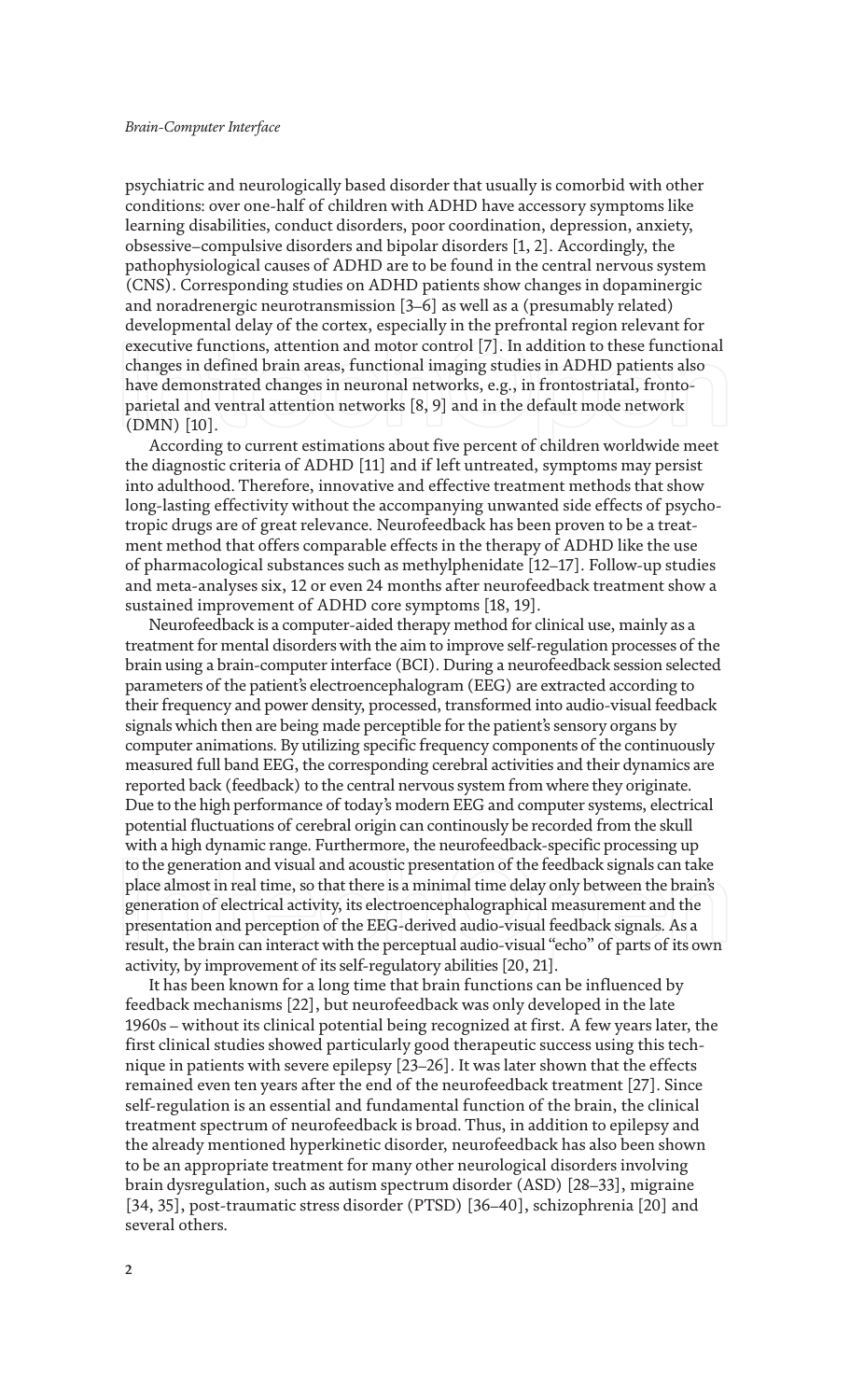The various neurofeedback methods used typically differ in the extraction of the frequency components of the measured EEG that are used to calculate and control the feedback signals. In so-called frequency band training, the focus is on conventional frequency ranges of the human EEG between 1 and 40 Hz. Brain activities in this range usually dominate the EEG due to their clearly visible wave-like characters. It has long been confirmed in clinical studies that neurofeedback training in these frequency ranges, namely 4–8 Hz (theta range), 12–15 Hz (sensorimotor rhythm, SMR), and 16–20 Hz (beta range), can be an appropriate and effective treatment for children with ADHD [40–42]. However, the full band EEG also contains longlasting potential shifts that are assigned to slow activities of the frequency range below 0.1 Hz. Such potential fluctuations typically are created by cortical neurons in preparation for sensomotoric tasks as well as for motor or cognitive behavior and events [16, 43]. According to their functional significance, these voltage signals are either classified as readiness potentials or, according to their time course, referred as slow cortical potentials (SCPs). It is assumed that slow surface negative potentials of cortical neurons represent a measure for the excitability of cortical neurons, while positive defections of such SCPs in the EEG signify a widespread absence of facilitation [43–45]. By influencing SCPs with weak external direct current voltage stimuli applied to the head, it could be shown that slow cortical negativity in certain cortical areas leads to better performance in sensorimotor tasks [16]. Abnormalities in SCP size seem to affect behavior and it has, for instance, been shown that children with ADHD show EEG abnormalities in the frequency range of SCPs [46, 47]. Children with attention deficits show smaller negative SCPs during the anticipation phase of a task in comparison to children without attention problems [16]. The two neurofeedback training methods that utilize such slow potentials in the EEG are ILF- and SCP-neurofeedback. Various studies document SCP neurofeedback training as an effective form of therapy for ADHD [18, 48, 49].

ILF neurofeedback was primarily developed empirically based on clinical observations from the frequency band and SCP methods. It utilizes the conventional frequencies between 1 and 40 Hz within nine fixed bands and transforms any dynamic progression of their spectral power above individual thresholds into a certain set of feedback signals ("Inhibits"). By this mechanism, the brain receives feedback about sudden changes in spectral power densities, which are linked directly to the respective brain activity components in the EEG. At the same time, the amplitudes and dynamics of the very slow cortical potentials of the "infra-low" frequency range of <0.1 Hz are determined in the EEG and, after setting an individual gain factor via a lowpass filter cutoff frequency by the therapist, transferred as a second set of feedback signals ("Signal"). The ILF neurofeedback protocol determines that the EEG is recorded in a bipolar montage. Thus, not the dynamically changing brain activity underneath each two electrodes is the targeted signal but their ratio and consequently, ILF neurofeedback represents a coherence training.

Other essential and standalone elements of the ILF neurofeedback protocol are that neither specific frequencies of brain activity in the EEG are actively promoted or suppressed via the feedback process, nor is the patient supposed to produce brain activity of specific frequencies voluntarily. Rather, the therapeutic work in ILF neurofeedback is based on the assumption that the symptoms of the patient indicate over- or under-excitation in certain multiple association areas of the brain [50]. By placing the EEG electrodes above such multiple association areas on the head of the patient, the brain receives continuous feedback on its internal states. This happens via up to 15 different computer-generated audio-visual feedback signal parameters to trigger neurophysiological modulation on an unconscious level.

The patient may become aware of the feedback-induced cerebral changes through the conscious perception of temporary positive sensations, like relaxation,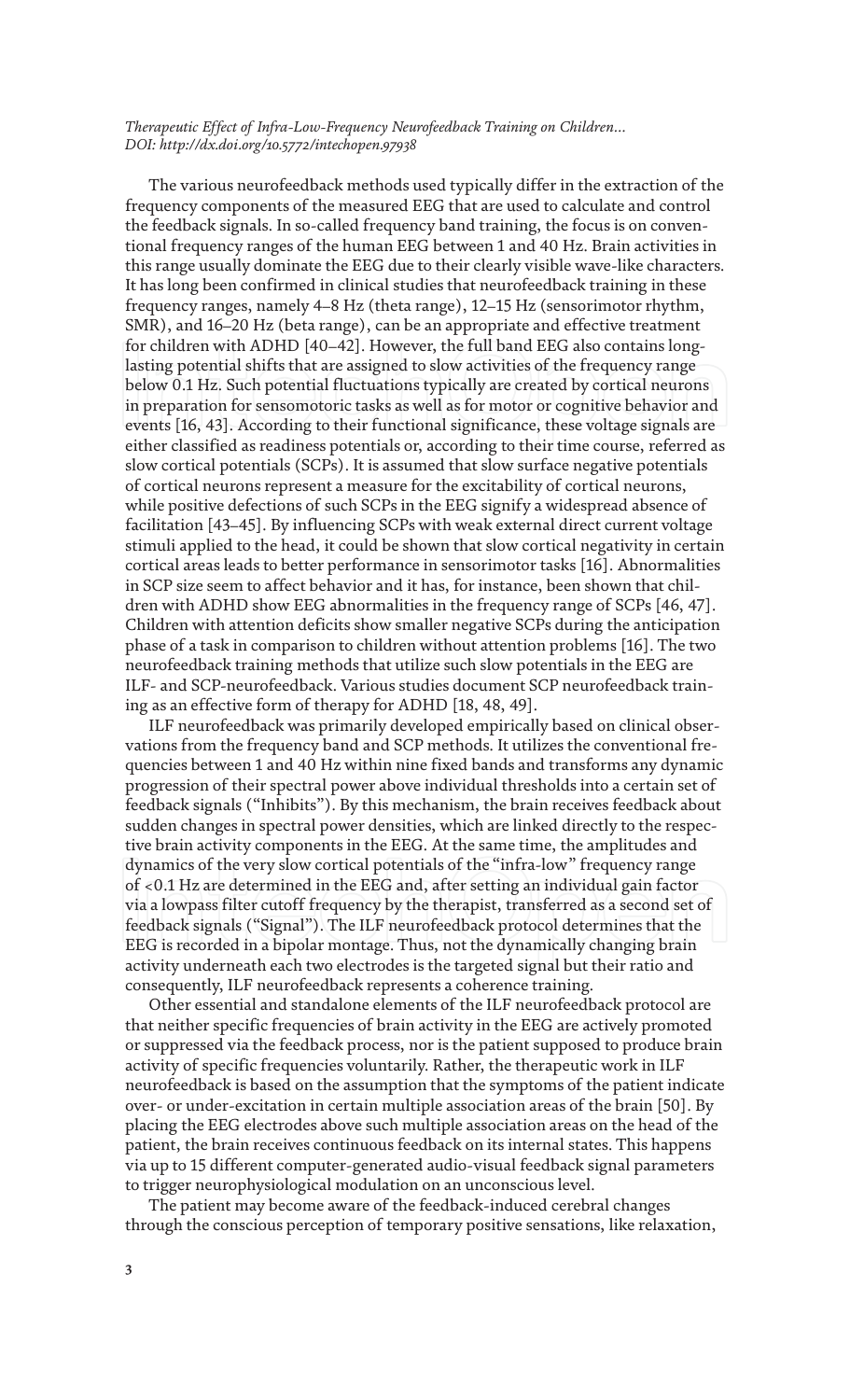#### *Brain-Computer Interface*

increased concentration or motoric calmness or a reduced level of alertness. However, such temporary sensations could also be mild sensations of fatigue, headaches, increased motor activity or dizziness and thus, unwanted effects. The therapist is therefore encouraged, to always observe the patient for signs of relaxation, stress, comfort or discomfort and to also inquire at regular intervals about perceived feelings. In case of positive observations or reports from the patient the therapist will proceed with the actual settings of the training parameters or change them to eliminate unwanted effects.

In addition to these partly subjective effects of the training, there were recently also reports published that demonstrate defined neurophysiological changes in the brain which can be attributed to the use of ILF neurofeedback. A quantitative analysis of 19-channel EEG recordings before and after 20 sessions of ILF neurofeedback training shows a significant increase in spectral power in the 0.5 Hz frequency band [51, 52]. The general increase in spectral power of the ILF component of the EEG indicates that ILF neurofeedback training induces a modified baseline brain state. Another study using functional magnetic resonance imaging (fMRI) shows that even a single session of ILF neurofeedback leads to significant changes in connectivity in the brain [53].

While SCP and frequency band training have been used for many years to treat ADHD, there are only a few studies in which ILF neurofeedback has been used as a treatment method [54]. ILF neurofeedback could represent a particularly effective treatment method for pathologies in which the brain is dysregulated. It combines the above-mentioned components that characterize the procedure with the methodological immanence for the therapist to adapt the treatment to the patient's individual symptomatology. In consequence, the natural question arises concerning the evidence-based level of ILF neurofeedback therapy. The present study therefore aims to clarify the question whether ILF neurofeedback is an effective therapy for children and adolescents with ADHD. In addition, little research has been done on the effectiveness of neurofeedback for ADHD in everyday life, so the present study tracks the individual symptom profiles. This examines if the effect of ILF neurofeedback leads to an improvement in life quality of those affected.

#### **2. Methods**

#### **2.1 Study operator and therapists**

The present study was conducted as a pilot project of a network of five practices for child and adolescent psychiatry in Germany. It is in accordance with the declaration of Helsinki. All interventions mentioned in this study were carried out by a total of 25 specialist therapists who had qualified in a certified training course of ILF neurofeedback lasting several days.

The data of the present observational study was collected by the participating practices in the course of treatment of their patients. A declaration of consent for the anonymized collection and processing of the data in the sense of an observational study with a pilot character was enclosed with the treatment contract, which the patients received before the start of the therapy, and which was signed by the patients or, in the case of minors, by the parents.

#### **2.2 Participants**

Participants in this study were recruited from children and adolescents who visited one of the participating practices due to ADHD-related symptoms or already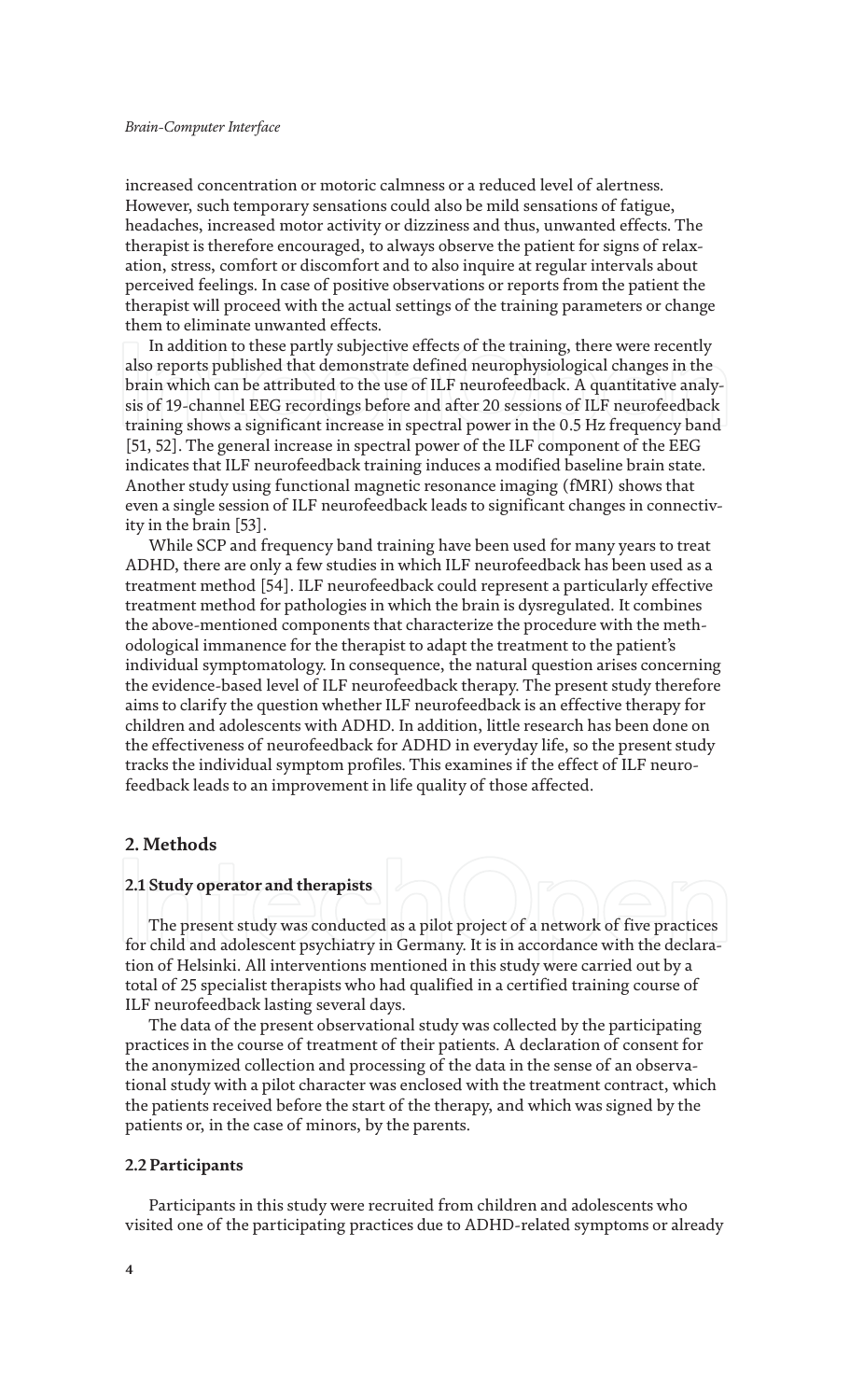diagnosed ADHD. Some of them were already under drug treatment with methylphenidate medication at the beginning of the study. In addition to age and informed consent, the clinically validated diagnosis of attention deficit (hyperactivity) disorder was another inclusion criterion for study participation. **Figure 1** shows the inclusion criteria for the study.

A total of 251 patients participated in the data collection and received therapy in the form of ILF neurofeedback treatment. On average, these patients had an age of 12.1 years (SD: 2.8, interval: 7.3–21.5), with 82% belonging to the age group 7–14 years and 18% to the age group 15–21 years. The gender distribution of the participants shows a majority of 79% males and 21% females.

### **2.3 Study design**

In the present observational study, a symptom tracking procedure was used to measure subjectively perceived expression and severity of ADHD-typical symptoms before the start (T<sub>0</sub>) and at the end (T<sub>2</sub>) of ILF neurofeedback therapy. A QIKtest device was used for continuous performance tests to measure for attention, sustained attention, and impulse control at  $T_0$  and  $T_2$ . For each participant the therapy consisted of approximately 30 ILF neurofeedback sessions, each lasting up to 50 minutes, with about two sessions every week and thus, a therapy period of about 15 weeks (see **Figure 2**).

#### **2.4 Electrophysiology and software**

The ILF neurofeedback interventions were performed with neurofeedback systems from BEE Medic Inc. (Germany), that consist of a 2-channel EEG differential amplifier EEG NeuroAmp® II (Corscience Inc., Germany) with full bandwidth (DC to 100 Hz), 32 bit resolution, a sampling rate of 500 sps and integrated impedance meter (impedance range 0–140 kOhm) as well as the software Cygnet® (BEE Medic Inc., Germany).



#### **Figure 1.**

*Inclusion and exclusion criteria of this observational study. Included into the study were children and adolescents with an age between 7 and 21 years, a diagnosed hyperkinetic disorder and a signed consent for a ILF neurofeedback therapy.*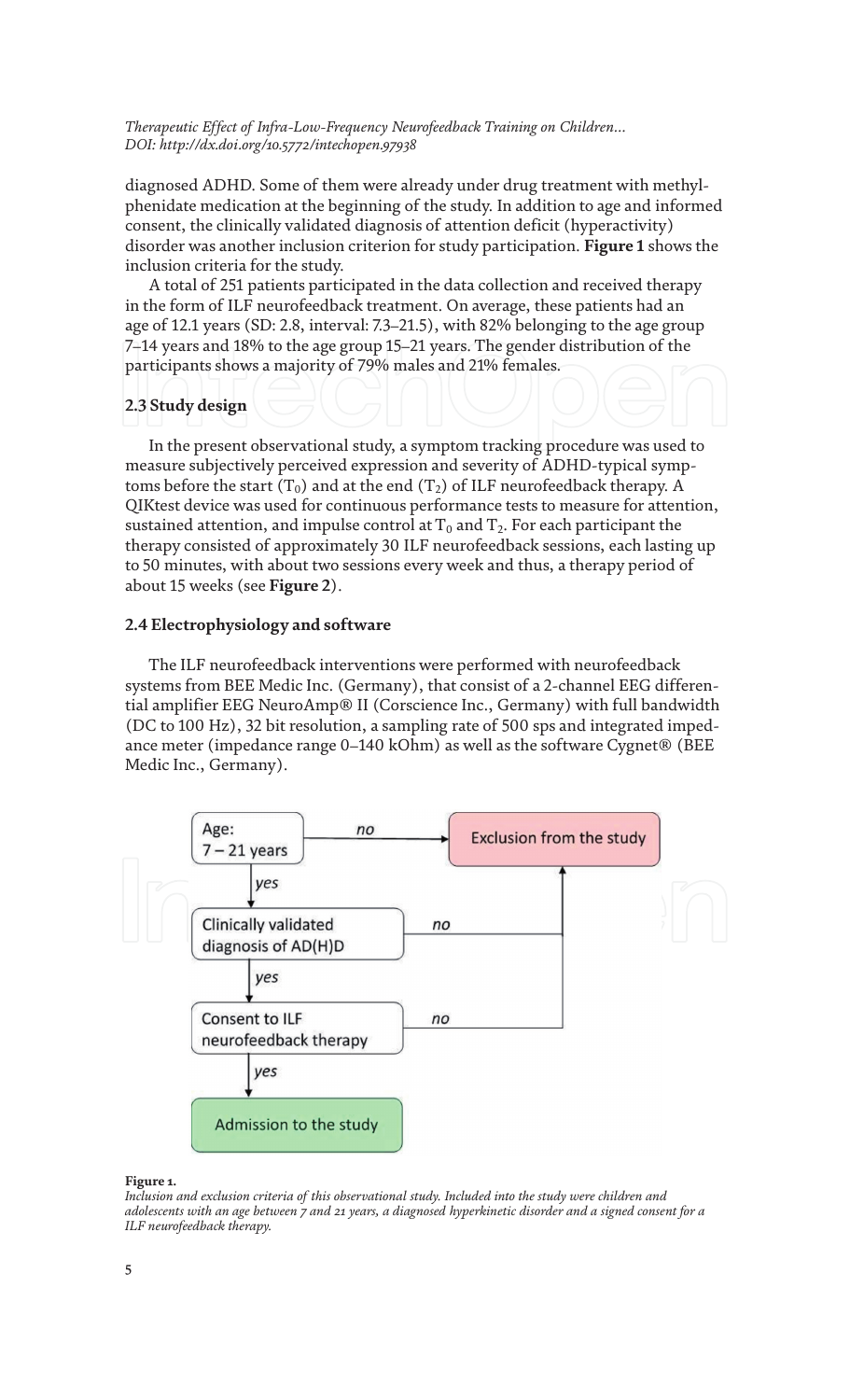

#### **Figure 2.**

*Study design showing the different phases.*

Before applying the electrodes, the skin at the electrode positions was treated with an abrasive cleaning paste (Nuprep®, Weaver and Company, USA) and then Ag/AgCl electrodes were applied using conductive paste (Ten20®; Weaver and Company, USA) to ensure a proper conductivity.

#### **2.5 ILF neurofeedback protocol**

The used neurofeedback-method was according to the ILF neurofeedback protocol and followed the description of Susan Othmer [55]. It consists of a 2-channel EEG that was recorded from the scalp of a patient using a bipolar montage and electrode placement sites in accordance with the international 10–20 EEG system. Electrodes were placed individually according to the protocol guide [55], with starting placements at T3-T4 or T4-P4 electrode sites.

The neurofeedback process and the audio visual feedback was controlled and applied using Cygnet® software. During continuous EEG recording, features of the EEG were extracted in near real time to build two different dynamically changing components of the feedback process: "Inhibits" and "Signal".

To calculate the "Inhibits" component, the supra-threshold EEG power densities of nine filter blocks in fixed frequency steps in the range between 1 and 40 Hz were summed up. The thresholds of the nine frequency bands were individually and dynamically set and adjusted to maintain the actual EEG power density of a frequency band to be sub-threshold for about 95% of the time. Due to this calculation method of dynamically adapting threshold values, a sudden increase in power density in an EEG frequency band instantly leads to suprathreshold values and thus immediately to an increase in the "inhibits" component.

To calculate for the "Signal" component the EEG power density of a "infra-slow" frequency band was extracted and determined. In the neurofeedback protocol used "infra-slow" frequencies are defined as frequencies below 0.1 Hz. Accordingly, the therapist is required to set the cut-off frequency of a low-pass filter in the millihertz frequency range via the software in order to extract the "infra-slow" "signal" component from the EEG and to continuously determine its signal strength.

One of the core features of the ILF neurofeedback is the subsequent transformation of the continuously determined "inhibit" as well as "signal" components into animated audio-visual feedback signals, which are presented to the patient on a separate computer screen. Typically, this is done via an animated computer game in which certain acoustic and visual parameters are directly coupled to either the "inhibit" or "signal" component or their ratio. Various feedback "games" were available to the ADHD patients for free selection and their common feature was that the calculated "inhibit" component modulated the volume of the underlying music and determined the color contrast and brightness of the animated environment. The simultaneous modulatory effects of the "Signal" component concerned the speed of the animated game character and the volume of its sounds.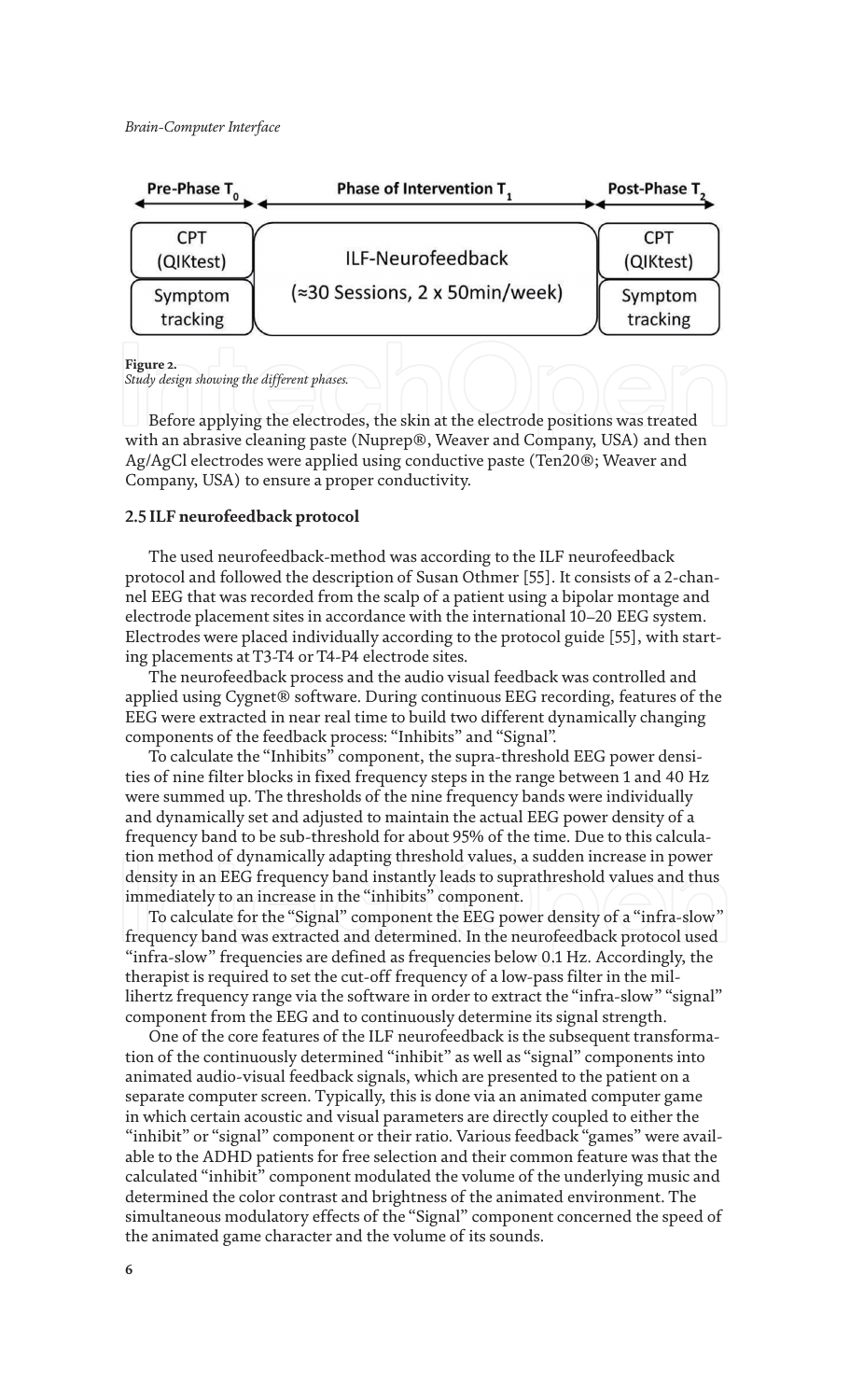The promotion of CNS stability is the first objective of brain training [37]. Because brain stability is an individual feature, an individualized training strategy, in which the reinforcement "infra-slow" frequency is optimized for each individual, is a mandatory element of the ILF neurofeedback protocol [55]. According to the protocol, the "signal" frequency has to be adjusted by the therapist during the first sessions to the state in which the person is maximally calm, attentive and as euthymic as the nervous system is capable of being at that moment. The fine-tuning of the optimal reinforcement frequency (ORF) then is done on the basis of reports from the patient on their own status or observations of the therapist. In this study, the ORF for the infra-low signal was determined individually during the first 1–3 sessions based on the report of the patient or from observing behavioral signs of stress, alertness, wellbeing or relaxation on the patient by the therapist. Thereafter, the ILF neurofeedback therapy was proceeded with the "signal" frequency set to the patient's individual ORF.

#### **2.6 Continuous performance test (CPT)**

In order to measure changes in attention, sustained attention and impulse control, a CPT with the QIKtest device (BEE Medic Inc., Germany) was carried out before the start and at the end of neurofeedback therapy. The QIKtest is a mobile, stand-alone test display/input device with a standardized test procedure that is used in particular to record selective attention, sustained attention and impulsive behavior. The CPT of the QIKtests consist of displaying "GO/NO GO "tasks for 21 minutes. The test is divided into five phases, in which the occurrence, incidence and intervals of "GO" tasks differ to measure four parameters of attention: average reaction time (RT), variability of reaction time (VAR), omission errors (OM) and commission errors (CO).

During the CPT, two simple visual conditions ("target"/"GO" and "nontarget"/"NOGO") are presented once every two seconds to the patients on the screen of the QIKtest device via nine luminous fields: "GO" when all fields except the middle field light up and "NO-GO" when all nine fields light up.

In a period of 2 seconds, in a seemingly (for the patient) random fashion one of the two stimulus conditions lights up for a duration of 100 milliseconds. The subject's task is to press a button on the QIKtest device as quickly as possible only when the "GO" condition appears. This results in two possible types of errors: Omission errors, when the required reaction to the "GO" condition failed to appear, and commission errors, when the reaction button on the QIKtest device was pressed after a "NO-GO" signal was displayed. In addition, the QIKtest device measures the reaction time for each correct reaction with a measurement accuracy of 0.1 milliseconds and calculates RT and VAR.

The statistical evaluation of the test results was carried out using PSPP (GNU project, open source), version 1.2.0.

In order to qualitatively classify changes in the investigated attention parameters and those of impulse control, the CPT database of EEG Expert (EEG Expert Limited, Ankara, Turkey) was used. The "equivalent mental age", derived from the mean result of a reference group for the specific age, was determined for RT, VAR, OM and CO from the corresponding norm curves. The CPT database contains >50,000 records of individuals of both sexes aged 6–70 years in 40 age groups, with at least 500 records per age group.

#### **2.7 Symptom tracking**

To assess symptom changes through ILF neurofeedback therapy, patients were asked to track their individual symptoms out of a catalog of 137 ADHD-specific and other symptoms from the categories of sleep, attention and learning behavior,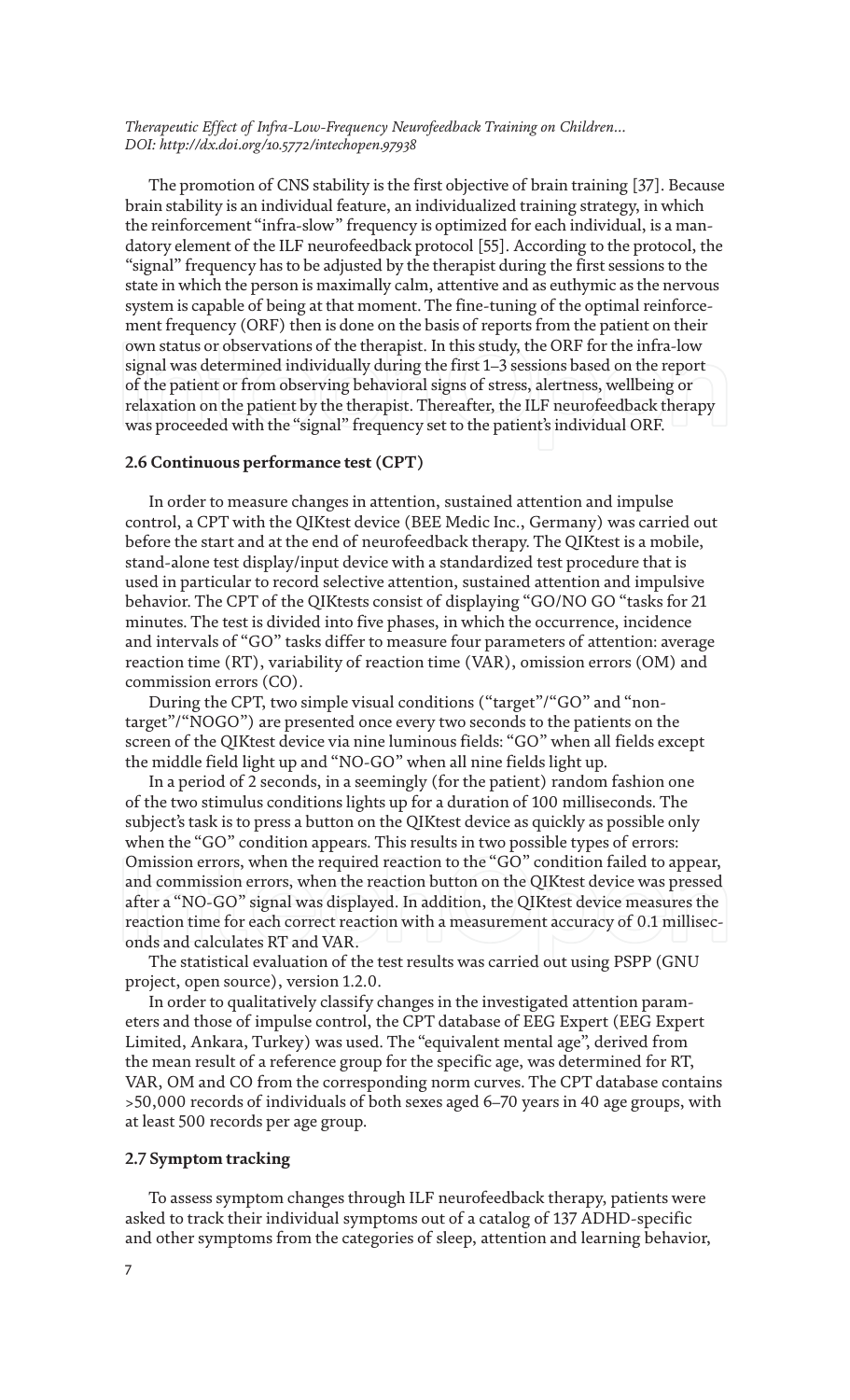sensory and perception, behavior, emotions, physical symptoms and pain, before  $(T_0)$  and after the ILF neurofeedback intervention  $(T_2)$ . Between the two points of measurement ( $T_0$  = Pre and  $T_2$  = post) was the phase of neurofeedback intervention (T1) (see **Figure 2**). Participating patients could indicate a severity level between 0 (symptom does not apply at all) and 10 (symptom occurs very frequently or is maximal pronounced) for each of the 137 given symptoms.

The statistical evaluation of the symptom survey was done using the software PSPP, version 1.2.0.

#### **3. Results**

Of the 251 ADHD patients treated with ILF neurofeedback during the entire data collection period, only 196 had pre-post QIKtest data collected. The average duration of therapy in terms of neurofeedback sessions was 38.5 (SD = 21.6), three participants dropped out of therapy.

#### **3.1 Continuous performance test**

The pre-post data at  $T_0$  and  $T_2$  of 196 participants were included in the evaluation of the continuous performance test using the QIKtest device. Changes in four variables were analyzed: average reaction time (RT), variability of reaction time (VAR), omission errors (OM) and commission errors (CO). The averaged RT of the patients improved during the duration of the ILF neurofeedback training by about 21 ms - from 457 ms at  $T_0$  to 436 ms at  $T_2$  (see **Table 1**). In parallel, VAR improved as well by about 18 ms - from 122 ms at  $T_0$  to 104 ms at  $T_2$ . To examine their statistical significance, the values of RT and VAR were compared separately using independent Student's *t*-tests, as a normal distribution with equal variances was given. According to the t-test results, the improvements of RT and VAR after ILF neurofeedback treatment were statistically highly significant (see **Table 1**). The third attention parameter that was measured, OM, too improved from an average of 9.6 errors (SD = 15.1 errors) at  $T_0$  to 5.0 errors (SD = 9.3 errors) at  $T_2$ . The test parameter that determines impulse control CO improved from 19.1 errors (SD = 17.3 errors) on average at T<sub>0</sub> to 9.0 errors (SD = 9.0 errors) at T<sub>2</sub>. The significance of the improvements was examined statistically using a non-parametric Wilcoxon signedrank test, because OM and CO did not follow a normal distribution. According to their Wilcoxon signed rank test results, the improvements of OM and CO after ILF neurofeedback treatment were statistically highly significant (see **Table 1**).

To investigate the relevance ("quality") of the improvements in the studied parameters of attention and impulse control in relation to mental maturity, the respective "equivalent mental age" for RT, VAR, OM and CO was determined from

| $N = 196$                                                       | Pre $(T_0)$              | Post $(T_2)$    | <b>Difference</b> | p                     |
|-----------------------------------------------------------------|--------------------------|-----------------|-------------------|-----------------------|
| Reaction Time (RT)                                              | $457 \pm 88$ ms          | $436 \pm 85$ ms | $-21$ ms          | < 0.0001 <sup>1</sup> |
| Variability of RT (VAR)                                         | $122 \pm 31 \,\text{ms}$ | $104 \pm 30$ ms | $-18$ ms          | < 0.0001 <sup>1</sup> |
| Omission Errors (OM)                                            | $9.6 \pm 15.1$           | $5.0 \pm 9.3$   | $-4.6$            | < 0.0001 <sup>2</sup> |
| Commission Errors (CO)                                          | $19.1 \pm 17.2$          | $9.0 \pm 9.0$   | $-10.1$           | < 0.0001 <sup>2</sup> |
| $1Student's t-test.$<br><sup>2</sup> Wilcoxon signed rank test. |                          |                 |                   |                       |

#### **Table 1.** *Results of the continuous performance test.*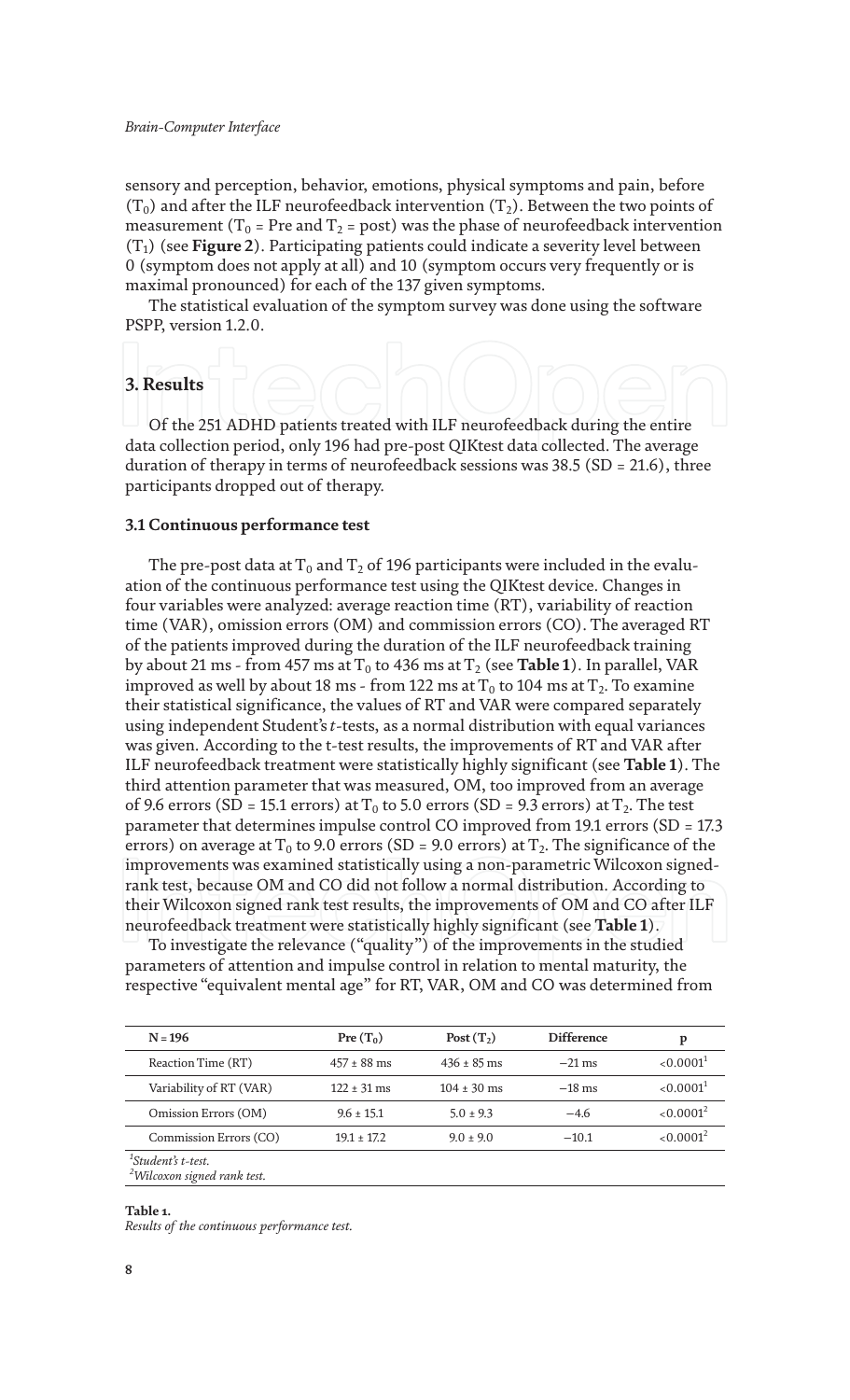the corresponding norm curves of the CPT database. On average, the participating ADHD patients had an age of 12.1 years. However, their averaged performance in the CPT before the start of the ILF neurofeedback training was clearly below their averaged actual age when compared with the CPT database (see **Figure 3**): the averaged performances for the attention parameters RT, VAR and OM of the average 12.1-year-old ADHD patients corresponded to the 10.2 (RT), 10.0 (VAR) and 8.9 (OM) years age groups in the CPT database and thus, lack a mental maturity of around 2 years. For the tested parameter of impulse control, CO, the averaged performances of the ADHD patients corresponded to the 8.5 (CO) years age group in the CPT database and thus, showed an even slightly more delayed mental maturity of about 3.5 years.

In terms of "equivalent mental age" that was derived from the CPT database, the ADHD patients benefited considerably from the therapy. After the ILF neurofeedback training equivalent mental age of the ADHD patients clearly increased for RT from 10.2 to 12.3 years, for VAR from 10.0 to 12.8 years, for OM from 8.9 to 10.3 years and for CO from 8.5 to 15.0 years (see **Figure 3**).

#### **3.2 Symptom tracking**

According to the patients' self-disclosure or evaluation by the therapists, 97% of the patients experienced an improvement of the symptoms which had been individually perceived as stressful before the neurofeedback therapy, like inattention, hyperactivity, impulsivity, difficulties to fall asleep, distractibility, rage and others. Only 3% of the patients claimed no noticeable improvement of the symptoms.

The course of symptom severity before, during and after approximately 30 sessions of ILF neurofeedback was assessed in 43 ADHD patients for the three core symptoms of their disorder: inattention, hyperactivity and impulsivity. Before the start of the ILF neurofeedback intervention at  $T_0$  the patients evaluated the core symptoms of their disorder as to be very pronounced, with high average values for inattention, hyperactivity and impulsivity (see **Table 2**).

Comparison of these averaged severity values with the individually evaluated severity levels of these symptoms after the treatment with ILF neurofeedback at  $T_2$ and determination of the level of significance by Wilcoxon signed rank test, all three core symptoms had been improved significantly. For the symptom of inattention, the participants reported at  $T_2$  a highly significant decrease of the individually perceived severity by 2.9, for hyperactivity by 3.5 and impulsivity by 1.3 (see **Figure 4**).



**Figure 3.**

*Improvements of the equivalent mental age for the different test parameters of the continuous performance test.*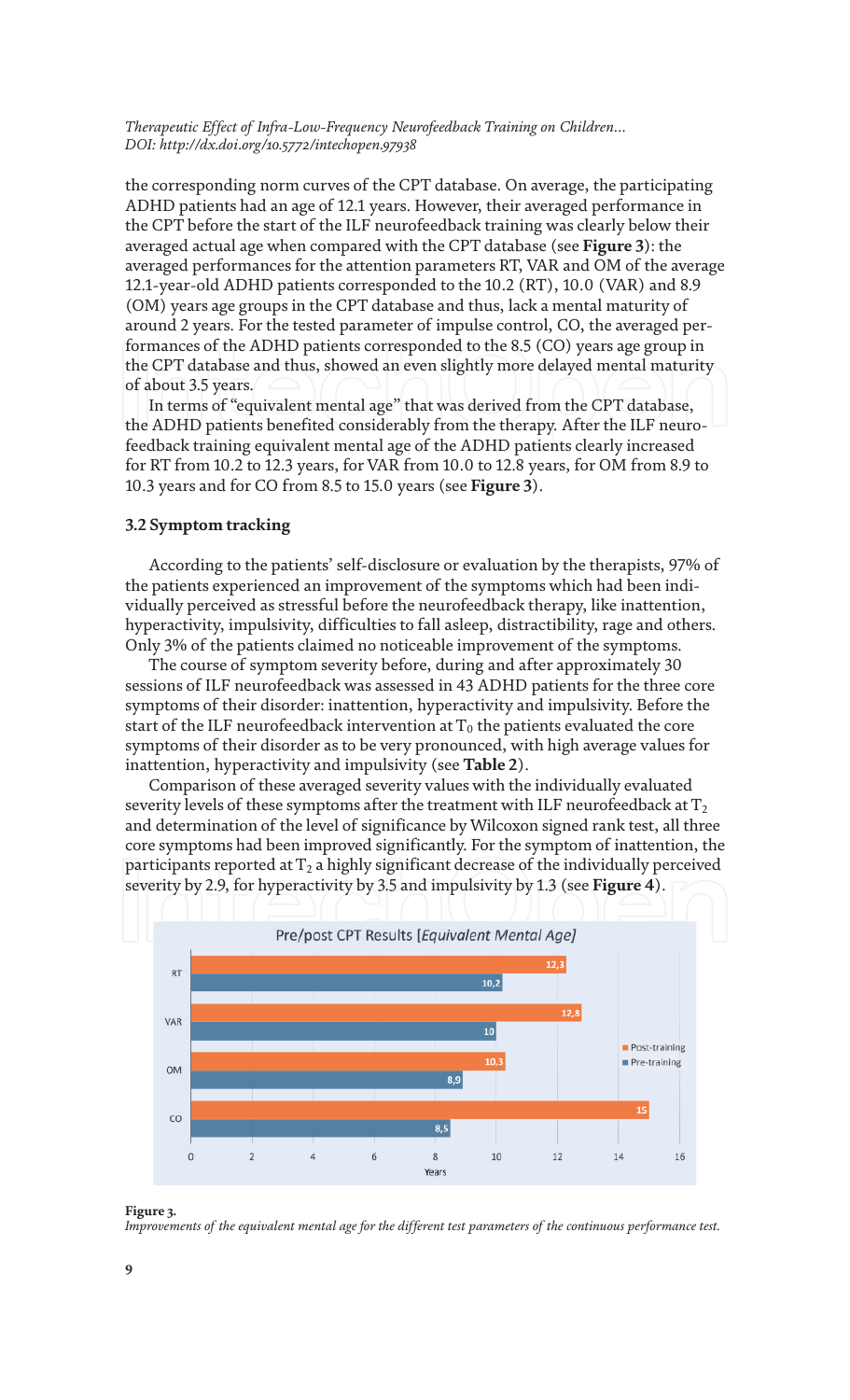| Time           | <b>Severity of Symptoms</b> | p            |
|----------------|-----------------------------|--------------|
| T <sub>2</sub> | $5.4 \pm 2.2$               | $\mathbf{0}$ |
| $T_0$          | $8.3 \pm 1.4$               |              |
| T <sub>2</sub> | $4.6 \pm 2.5$               | 0.012        |
| $T_0$          | $8.1 \pm 1.2$               |              |
| T <sub>2</sub> | $6.1 \pm 2.5$               | 0.018        |
| $T_0$          | $7.4 \pm 1.8$               |              |
|                |                             |              |

#### **Table 2.**

*Severity of the different ADHD symptoms (statistics by Wilcoxon signed rank test).\*= statistical significance attained.*



#### **Figure 4.**

*Improvements in ADHD symptom ratings.*

# **4. Discussion**

Since the first reports of successful neurofeedback treatment in ADHD [56], several studies have investigated the effects on symptoms of ADHD such as inattention, impulsivity and hyperactivity with neurofeedback protocols that utilize brain activity of conventional frequencies in the EEG. Such reports include those which facilitated the sensorimotor EEG rhythm (SMR) and inhibited beta rhythmicity and those which facilitated beta EEG rhythm and inhibited theta rhythmicity [40, 42, 57–60]. Another neurofeedback approach that is assumed to regulate cortical excitability and is used with positive results in the treatment of ADHD is training of Slow Cortical Potentials (SCP) [48, 61]. However, in this study Infra-low Frequency (ILF) neurofeedback was used, a modern, relatively new and effective neurofeedback treatment method for mental disorders. It utilizes both, brain activity of conventional frequencies in the human EEG (1–40 Hz) as well as activities in the frequency range of slow cortical potentials below 0.1 Hz. Other characteristics of the ILF neurofeedback protocol include a bipolar montage of the electrodes, placement of the electrodes on the skull according to individual criteria of the patient's arousal level and mental strength, and continuous feedback of the parameters extracted from the full-band EEG in audio-visual computer animations that have a game-like character.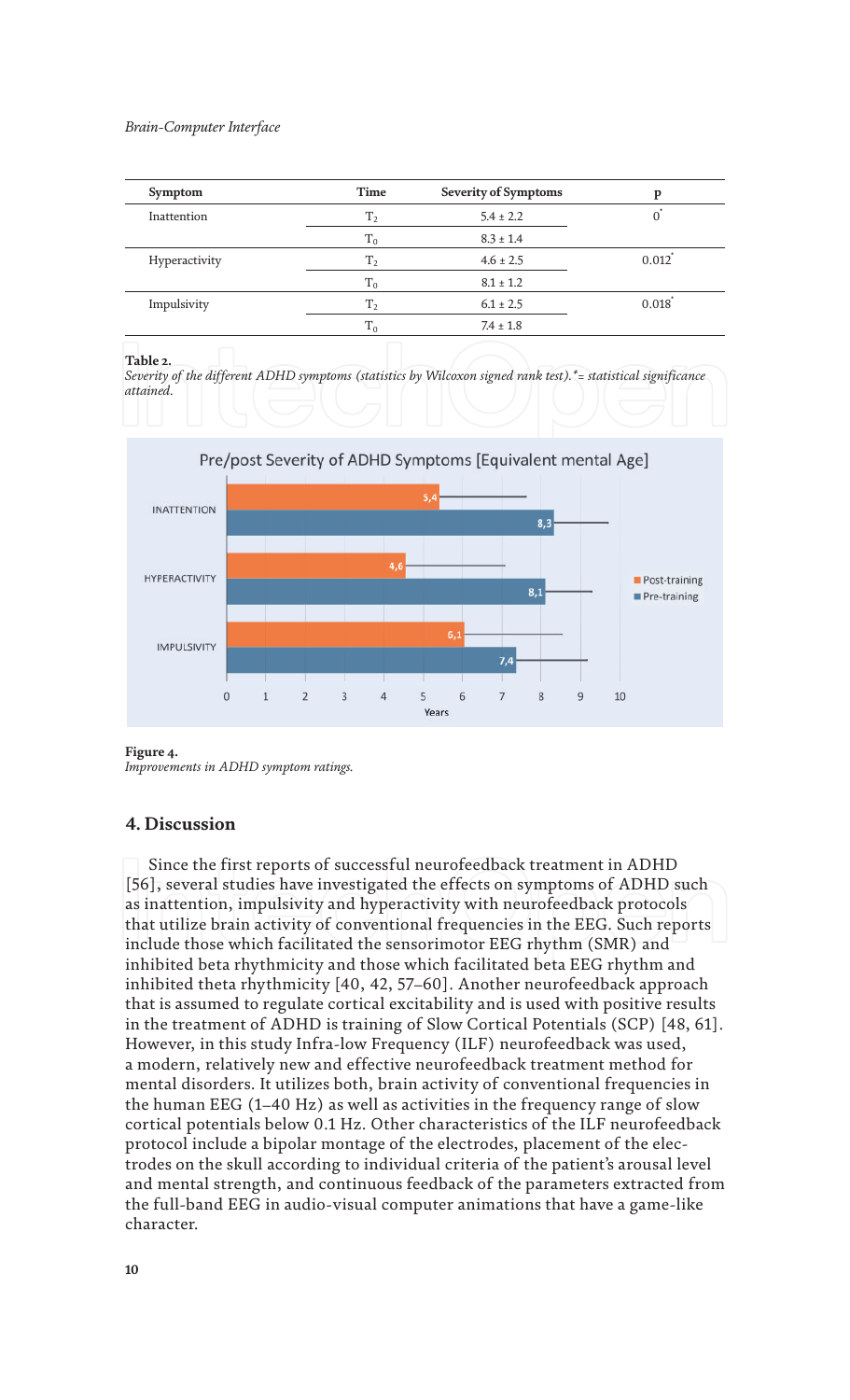Recent reports demonstrate that ILF neurofeedback not only utilizes slow brain activity in the EEG but also can directly lead to a significant increase in spectral power in the sub 0.5 Hz frequency band [51, 52]. Clinically, it has been shown that children with attention deficits show smaller negative SCPs during the anticipation phase of a task in comparison to children without attention problems [16] or other EEG abnormalities in the frequency range of SCPs [46, 47]. In the light of these findings, we conducted this multi-center study to address the question of whether ILF neurofeedback is an effective and significant treatment for ADHD and leads to an improvement in quality of life of those affected.

A total of 251 ADHD child and adolescent patients were included in this study and received a treatment consisting of an average of 39 ILF neurofeedback sessions over a period of at least 15 weeks (about two sessions of neurofeedback per week). Only three patients decided to discontinue treatment prematurely. Although we did not investigate this aspect scientifically, it can be concluded from the low dropout rate that the ILF neurofeedback was well accepted as a treatment method by the vast majority of the ADHD patients (and their parents). According to the patients' self-disclosure or evaluation by the therapists, 97% of the patients reported an improvement of the symptoms which had been individually perceived as stressful before the neurofeedback therapy. Only 3% of the patients claimed no noticeable improvement of the symptoms by the ILF neurofeedback training. The general effect of the ILF neurofeedback treatment therefore can be rated as excellent.

In order to make the patients' subjective assessment of their symptoms measurable, they were asked before and after the end of treatment to perform an evaluation of their most prominent symptoms on the basis of severity levels between 0 and 10. The most severe symptoms were chosen from a questionnaire of 137 ADHDspecific and other symptoms. This included the categories sleep, attention and learning behavior, sensory and perception, behavior, emotions, physical symptoms and pain. Regarding symptom tracking, complete data sets were unfortunately only available from 43 patients (and thus only from about 1/6 of the participating children and adolescents). Nevertheless, the size of this sample is sufficient for a statistical analysis in which we focused on the three core symptoms of the ADH disorder, inattention, hyperactivity and impulsivity. Before the ILF neurofeedback intervention, the severity of inattention was rated to be at 8.3 in average and thus, experienced as to be very pronounced. A similar average severity level was reported by the participants for the symptom of hyperactivity, which was 8.1. The impulsivity was rated at 7.4 on average and thus, only slightly less severe than the aforementioned symptoms. This shows that the three core symptoms of ADH disorder are indeed perceived by the patients as highly burdening. After the therapy of approx. 30 sessions of ILF neurofeedback, the patients assessed these symptoms as significantly less stressful, with a clear average improvement in inattention by 1.9 severity points and in hyperactivity by as much as 3.5 severity points. Regarding the severity of their impulsivity, the participating children and adolescents rated slight but significant decrease of 1.3 severity points after the treatment. From these results, it can be concluded that 30 sessions of ILF neurofeedback, according to the subjective perception of the patients, are sufficient to improve hyperactivity and inattention symptoms in children and adolescents with ADHD. The treatment can also lead to a slightly milder, but still significant improvement in impulsivity in the same group of patients. These effects of ILF neurofeedback therapy are in accordance with the results of controlled studies on ADHD using other neurofeedback protocols. In these studies high to moderate effect sizes were also found on inattention and impulsivity as well as on hyperactivity ([12, 13, 15, 62, 63], for a review see [64]).

These positive results are mainly based on the subjective sensations and experiences of ADHD patients. In order to examine and monitor the quality and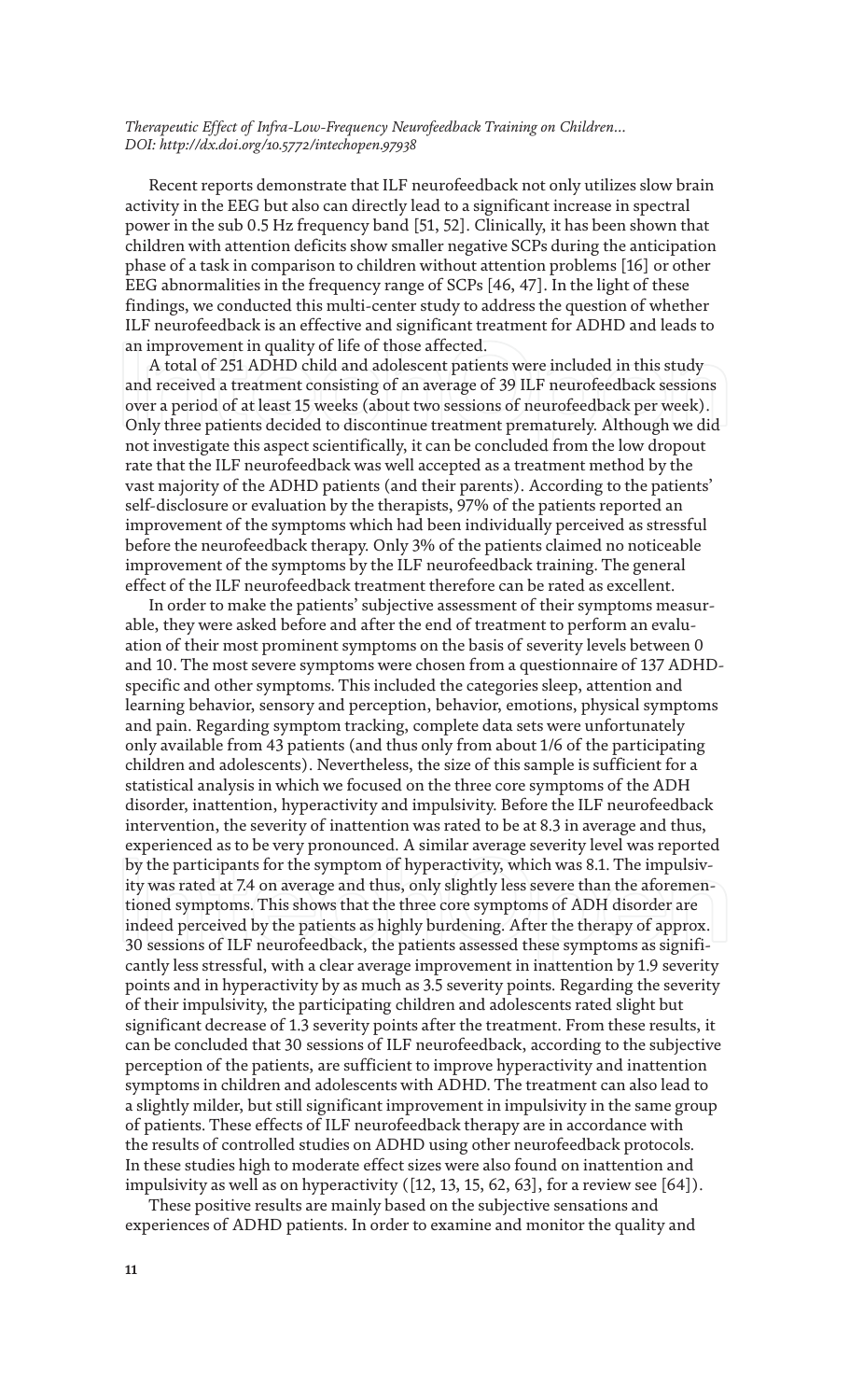effectiveness of the ILF neurofeedback treatment on the basis of more objective criteria, the participants completed a 21-minute visual GO/NOGO continuous performance test (CPT) before the start and after the end of the intervention. Through this measure the parameters of attention and impulse control could be directly examined in detail. The three attention parameters that were tested are the response time, the variability of the response time and omission errors. The reaction or response time (RT) is the mean of all correct reaction times to a target stimulus ("GO" condition) and is a measure of the speed of responses. This attention parameter is accompanied by the variability of the response time (VAR), which is a measure of the consistency of the response. Finally, omission errors occur when the subject does not respond correctly to a target stimulus, which is assessed as a sign of inattention. A comparison of the test results prior and after about 15 weeks of ILF neurofeedback intervention revealed a significant improvement of all three attention parameters. The averaged Reaction time decreased for 21 ms, VAR for 18 ms and the averaged OM by −4.6 errors. To transform these results into more tangible values, the conversion into an "equivalent mental age" (EMA) was done based on the large CPT database of EEG Expert. Here, the "equivalent mental age" indicates the specific age of the reference group whose norm test result corresponds with the test result of the patient.

The improvements in the three tested attention parameters are reflected in a significant increase in the EMA. Before the start of the ILF neurofeedback therapy the ADHD children and adolescents were about 2 years of EMA behind, but regarding the attention parameters examined, they were able to make up for this delay within the 15 weeks of neurofeedback training. Most prominent was the improvement in averaged consistency of the response time (VAR) which led to an increase of EMA by +2.8 years and the shorter mean response time (RT) which increased the EMA by +2.1 years. The improvement in omission errors was slightly less pronounced because it resulted to +1.4 years in equivalent mental age. For the three tested attention parameters it therefore can be stated that – within the 15 weeks period of ILF neurofeedback treatment - the brain of the ADHD patients had gained in maturation corresponding to a developmental progress of about two years.

Commission errors (CO) in the CP test occur when the patient responds (incorrectly) to a non-target ("NOGO") task, which makes this test parameter a good measure for impulsivity. In all participating patients, impulse control improved significantly from an average of 19.1 CO errors before the ILF neurofeedback treatment, to only 9.0 CO errors after the intervention. In terms of equivalent mental age, this means that the performance of the ADHD patients improved from a below-average of 8.5 years to an above-average EMA of 15.0 years after the EEGassisted neurofeedback intervention.

All objective improvements in the attention and impulsivity parameters examined in the CP testing are completely consistent with the ADHD patients' subjectively perceived reductions in the severity of their symptoms of inattention, hyperactivity and impulsivity, which were rated as highly distressing prior to ILF neurofeedback treatment. Based on the data and feedback from clinicians and patients it therefore can be concluded that ILF neurofeedback can be seen as an effective method to treat ADHD in children and adolescents.

Due to the fact that ADHD on one hand is a complex psychiatric and neurologically based disorder which usually is associated with many comorbidities as social behaviors disorders, affective disorders, depression, anxiety, obsessive–compulsive disorders, bipolar disorders and others [1, 2] and ILF neurofeedback on the other hand is indicated for all of the mentioned ADHD comorbidities [65, 66]. It would therefore be interesting to undertake a more comprehensive evaluation of the symptom severities of ADHD patients and to investigate in a controlled study to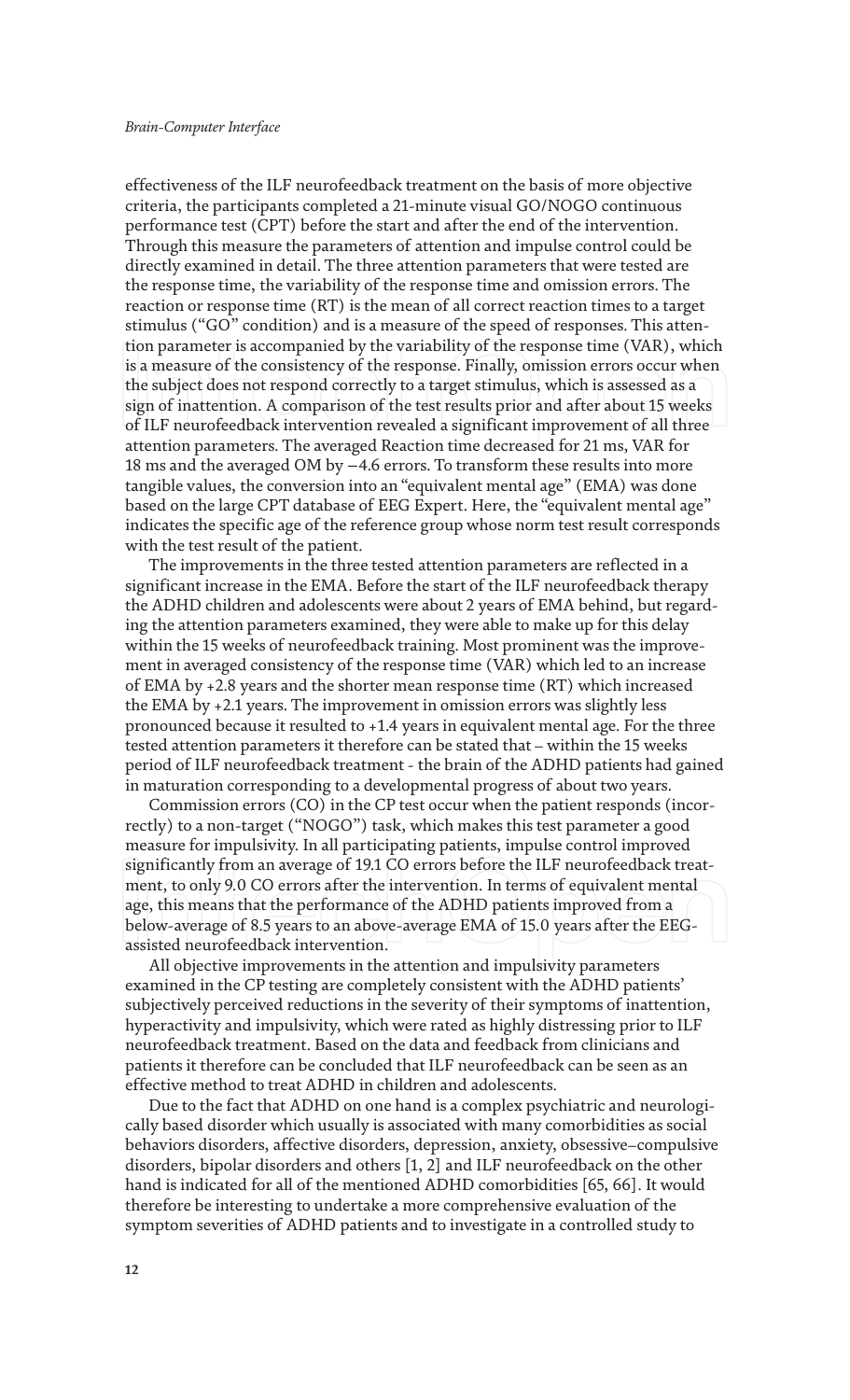what extent ILF neurofeedback therapy leads to further improvements in cerebral self-regulation, which also encompasses the areas of other comorbidities of ADHD.

# **5. Conclusion**

This observational clinical study could show significant improvements in major symptoms of ADHD - being inattention, hyperactivity and impulsivity - along with an improvement of attention, sustained attention and impulse control as well as the mental age equivalents in young patients with ADHD after ILF neurofeedback intervention. These results fit in line with presented study outcomes on neurofeedback in the treatment of ADHD - given the particularity that symptom based and individualized ILF neurofeedback presents a modern approach to EEG neurofeedback therapy options. Patients, parents and therapists evaluated the implementation and therapeutic outcome pleasant and positive. Whatsoever based on this and prior results it can be concluded that neurofeedback can be assessed as an effective, non-invasive, non-drug and pain-free treatment opportunity enlarging the ADHD treatment options. These promising results should motivate further research, especially studies overcoming the limitations of this one and including an interventional design, control parameters, further validated research instruments and long-term observations.

From a therapeutic point of view ILF neurofeedback can add a value to the treatment of children and adolescents with ADHD but further and more controlled research is needed to determinate outcome differences, especially in comparison to standard of care treatment.

# **Author details**

Horst Schneider\*, Jennifer Riederle and Sigrid Seuss BEE Medic GmbH, Singen, Germany

\*Address all correspondence to: hschneider@beemedic.de

# **IntechOpen**

© 2021 The Author(s). Licensee IntechOpen. This chapter is distributed under the terms of the Creative Commons Attribution License (http://creativecommons.org/licenses/ by/3.0), which permits unrestricted use, distribution, and reproduction in any medium, provided the original work is properly cited. Cco BY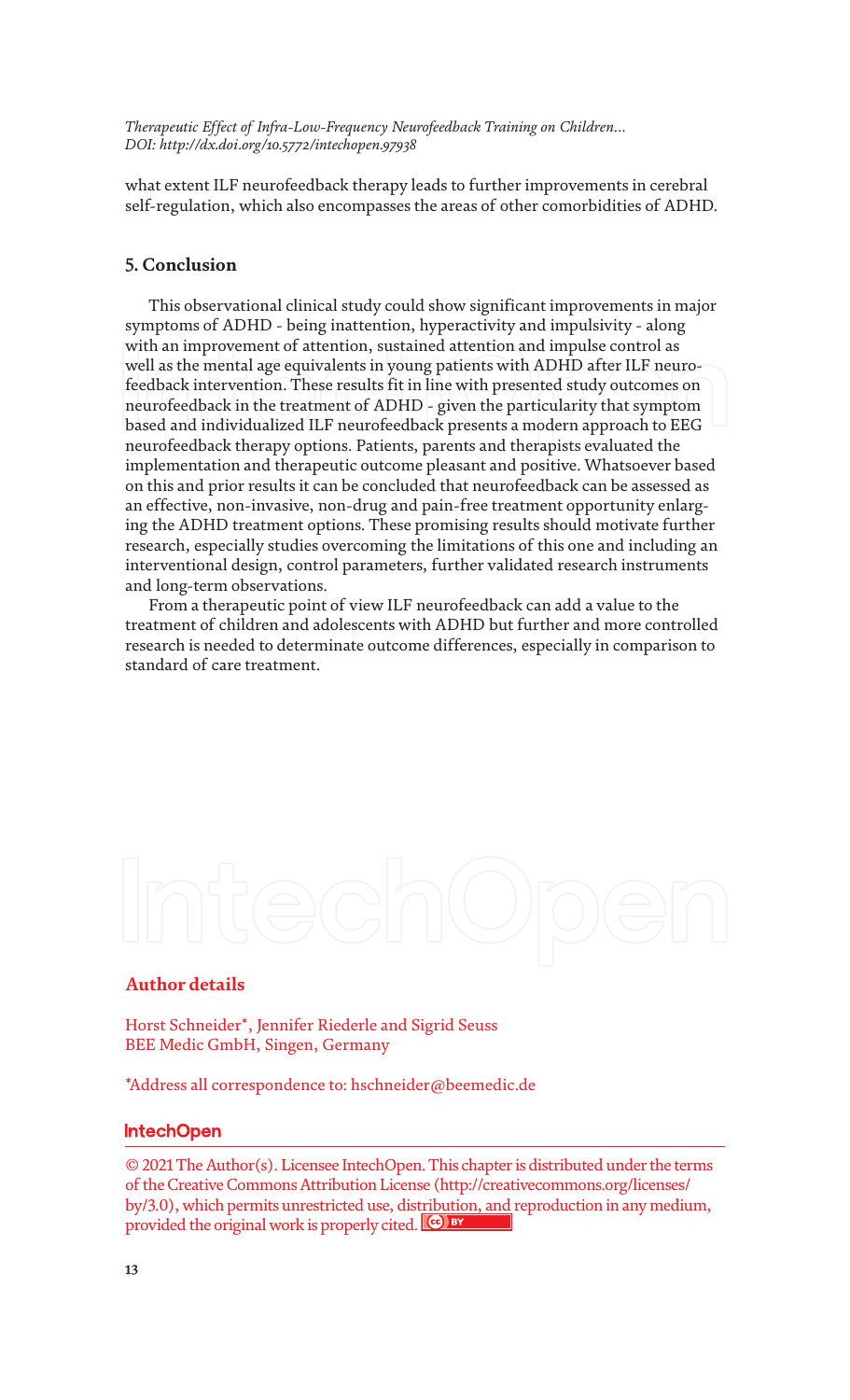# **References**

[1] Hickey G, Fricker P. Attention deficit hyperactivity disorder, CNS stimulants and sport. Sport Med. 1999;27(1):11-21.

[2] Prinz W. Neurofeedbacktherapie als Spezialtherapieangebot. Psychopraxis Neuropraxis. 2015;18(5):180-183.

[3] Shaw P, Gornick M, Lerch J, Addington A, Seal J, Greenstein D, et al. Polymorphisms of the dopamine D4 receptor, clinical outcome, and cortical structure in attention-deficit/ hyperactivity disorder. Arch Gen Psychiatry. 2007;64(8):921-931.

[4] Swanson JM, Kinsbourne M, Nigg JT, Lanphear B, Stefanatos GA, Volkow N, et al. Etiologic subtypes of attentiondeficit/hyperactivity disorder: Brain imaging, molecular genetic and environment factors and the dopamine hypothesis. Neuropsychol Rev. 2007;17:39-59.

[5] Volkow ND, Wang GJ, Newcorn J, Telang F, Solanto M V., Fowler JS, et al. Depressed dopamine activity in caudate and preliminary evidence of limbic involvement in adults with attentiondeficit/hyperactivity disorder. Arch Gen Psychiatry. 2007;64(8):932-940.

[6] Scassellati C, Bonvicini C. Role of Dopaminergic and Noradrenergic Systems as Potential Biomarkers in ADHD Diagnosis and Treatment. In: Norvilitis JM, editor. ADHD - New Directions in Diagnosis and Treatment. InTechOpen; 2015.

[7] Arnsten AFT. The Emerging Neurobiology of Attention Deficit Hyperactivity Disorder: The Key Role of the Prefrontal Association Cortex. J Pediatry. 2009;154(5).

[8] Bush G. Attention-deficit/ hyperactivity disorder and attention networks. Neuropsychopharmacology. 2010;35(1):278-300.

[9] Zepf FD, Bubenzer-Busch S, Runions KC, Rao P, Wong JWY, Mahfouda S, et al. Functional connectivity of the vigilant-attention network in children and adolescents with attention-deficit/hyperactivity disorder. Brain Cogn. 2019;131 (November 2017):56-65.

[10] Posner J, Park C, Wang Z. Connecting the dots: A review of resting connectivity MRI studies in attentiondeficit/hyperactivity disorder. Neuropsychol Rev. 2014;24(1):3-15.

[11] Polanczyk G, De Lima MS, Horta BL, Biederman J, Rohde LA. The worldwide prevalence of ADHD: A systematic review and metaregression analysis. Am J Psychiatry. 2007;164(6):942-948.

[12] Fuchs T, Birbaumer N, Lutzenberger W, Gruzelier JH, Kaiser J. Neurofeedback treatment for attentiondeficit/hyperactivity disorder in children: A comparison with methylphenidate. Appl Psychophysiol Biofeedback. 2003 Mar;28(1):1-12.

[13] Monastra VJ, Monastra DM, George S. The effects of stimulant therapy, EEG biofeedback, and parenting style on the primary symptoms of attention-deficit/hyperactivity disorder. Appl Psychophysiol Biofeedback. 2002;27(4):231-249.

[14] Rossiter T, La Vaque TJ. A comparison of EEG biofeedback and psychostimulants in treating attention deficit/hyperactivity disorders. J Neurother. 1995;1(1):48-59.

[15] Rossiter T. The effectiveness of neurofeedback and stimulant drugs in treating AD/HD: Part II. Replication. Appl Psychophysiol Biofeedback. 2004;29(4):233-243.

[16] Rockstroh B, Elbert T, Lutzenberger W, Birbaumer N.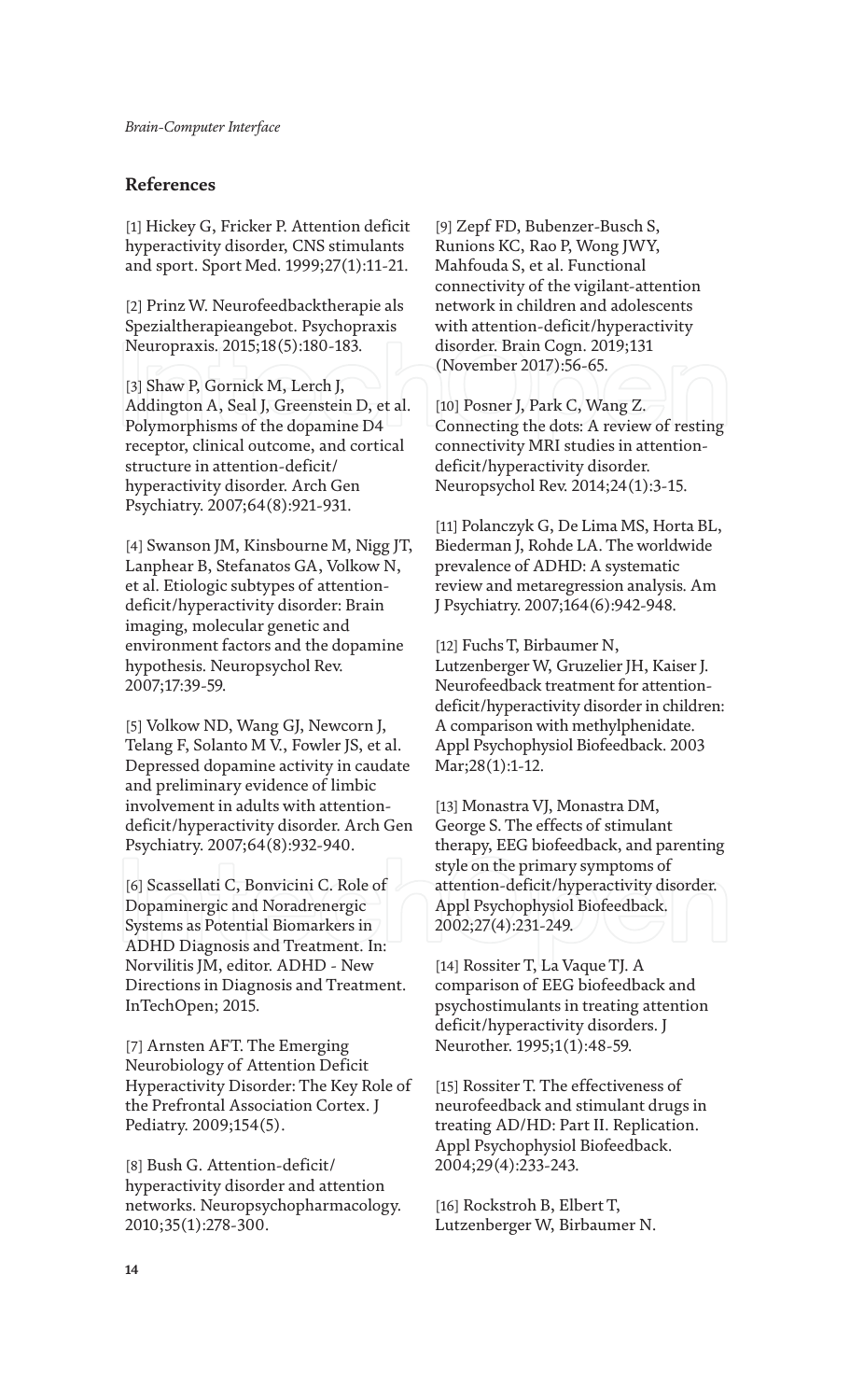Biofeedback: Evaluation and therapy in children with attentional dysfunctions. In: Rothenberger A, editor. Brain and Behavior in Child Psychiatry. Springer Berlin Heidelberg; 1990. p. 345-355.

[17] Lubar JF, Swartwood M, Swartwood J, Timmermann D. Quantitative EEG and auditory eventrelated potentials in the evaluation of attention-deficit/hyperactivity disorder: Effects of methylphenidate and implications for neurofeedback training. J Psychoeduc Assess. 1995;34(November):143-160.

[18] Gani C. Long term effects after feedback of slow cortical potentials and of theta/Beta - amplitudes in children with attention deficit hyperactivity disorder (ADHD). Medizinische Fakultät der Eberhard Karls Universität Tübingen. 2009.

[19] Van Doren J, Arns · Martijn, Hartmut Heinrich ·, Vollebregt MA, Strehl U, Loo SK. Sustained effects of neurofeedback in ADHD: a systematic review and meta-analysis. Eur Child Adolesc Psychiatry. 2019;28:293-305.

[20] Schneider F, Rockstroh B, Heimann H, Lutzenberger W, Mattes R, Elbert T, et al. Self-regulation of slow cortical potentials in psychiatric patients: Schizophrenia. Biofeedback Self Regul. 1992;17(4):277-292.

[21] Thibault RT, Lifshitz M, Raz A. The self-regulating brain and neurofeedback: Experimental science and clinical promise. Cortex. 2016;74:247-261.

[22] Jasper H, Shagass C. Conditioning of the occipital alpha rhythm in man. J Exp Psychol. 1941;28(5):373-388.

[23] Sterman MB, Macdonald LR, Stone RK. Biofeedback training of the Sensorimotor electroencephalogram rhythm in man: Effects on epilepsy. Epilepsia. 1974;15(3):395-416.

[24] Egner T, Sterman MB. Neurofeedback treatment of epilepsy: From basic rationale to practical application. Expert Rev Neurother. 2006;6(2):247-257.

[25] Sterman MB. Sensorimotor EEG Feedback Training in the Study and Treatment of Epilepsy. In: The Neurobehavioral Treatment of Epilepsy. 1993.

[26] Sterman MB, Egner T. Foundation and practice of neurofeedback for the treatment of epilepsy. Appl Psychophysiol Biofeedback. 2006;31  $(1):21-35.$ 

[27] Strehl U, Birkle SM, Wörz S, Kotchoubey B. Sustained reduction of seizures in patients with intractable epilepsy after self-regulation training of slow cortical potentials - 10 years after. Front Hum Neurosci. 2014;8(AUG):1-7.

[28] Kouijzer MEJ, de Moor JMH, Gerrits BJL, Congedo M, van Schie HT. Neurofeedback improves executive functioning in children with autism spectrum disorders. Res Autism Spectr Disord. 2009;3(1):145-162.

[29] Friedrich EVC, Sivanathan A, Lim T, Suttie N, Louchart S, Pillen S, et al. An effective neurofeedback intervention to improve social interactions in children with autism Spectrum disorder. J Autism Dev Disord. 2015;45(12):4084-4100.

[30] Kouijzer MEJ, de Moor JMH, Gerrits BJL, Buitelaar JK, van Schie HT. Long-term effects of neurofeedback treatment in autism. Res Autism Spectr Disord. 2009;3(2):496-501.

[31] Holtmann M, Steiner S, Hohmann S, Poustka L, Banaschewski T, Bölte S. Neurofeedback in autism spectrum disorders. Dev Med Child Neurol. 2011;53(11):986-993.

[32] Coben R, Padolsky I. Assessmentguided neurofeedback for autistic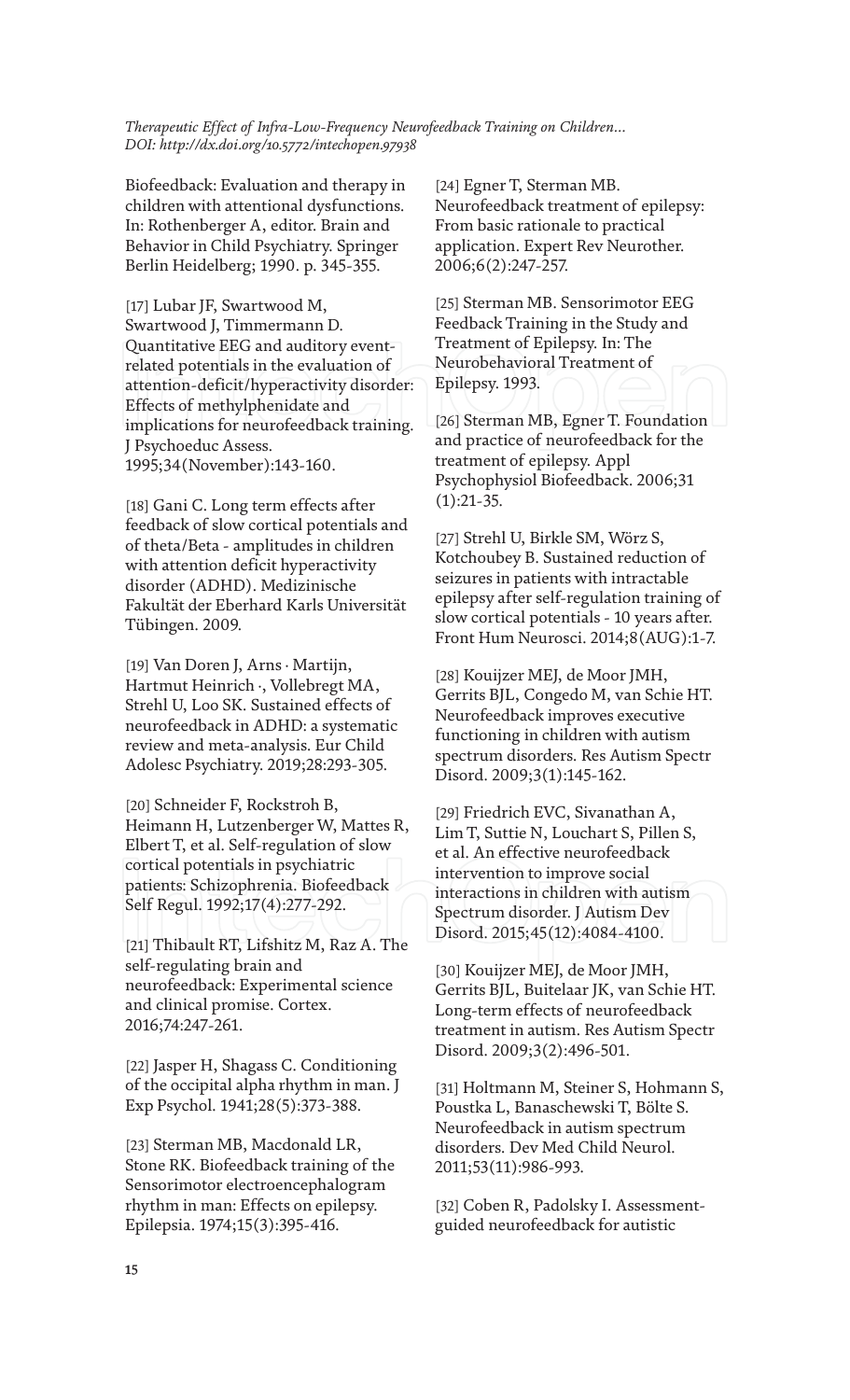spectrum disorder. J Neurother. 2007;11(1):5-23.

[33] Jarusiewicz B. Efficacy of neurofeedback for children in the autistic spectrum: A pilot study. J Neurother. 2002;6(4):39-49.

[34] Stokes DA, Lappin MS. Neurofeedback and biofeedback with 37 migraineurs: A clinical outcome study. Behav Brain Funct. 2010;6:1-10.

[35] Walker JE. QEEG-Guided Neurofeedback for Recurrent Migraine Headaches. Vol. 42, Clinical EEG and Neuroscience. 2011. p. 59-61.

[36] Nilsson RM, Nilsson V. Neurofeedback Treatment for Traumatized Refugees-a Pilot Study. 2014.

[37] Othmer S, Othmer SF, Legarda SB. Clinical neurofeedback: Training brain behavior. Treat Strateg Pediatr Neurol Psychiatry. 2011;2(1):67-73.

[38] Othmer S, Othmer SF. Post traumatic stress disorder—The neurofeedback remedy. Biofeedback. 2009;37(1):24-31.

[39] Peniston E, Kulkosky P. Alpha-Theta Brainwave Neuro-Feedback for Vietnam Veterans with Combat- Related Post-Traumatic Stress Disorder. Med Psyc~OIherapy. 1991;4:7-60.

[40] Scott WC, Kaiser D, Othmer S, Sideroff SI. Effects of an EEG biofeedback protocol on a mixed substance abusing population. Am J Drug Alcohol Abuse. 2005;31(3):455-469.

[41] Lubar JF. EEG biofeedback and learning disabilities. Theory Pract. 1985;24(2):106-111.

[42] Lubar JO, Lubar JF. Electroencephalographic biofeedback of SMR

and beta for treatment of attention deficit disorders in a clinical setting. Biofeedback Self Regul. 1984;9(1):1-23.

[43] Birbaumer N, Elbert T, Canavan AGM, Rockstroh B. Slow Potentials of the Cerebral Cortex and Behavior. Physiol Rev. 1990;70(1).

[44] Elbert T. Slow potential changes in the human brain. In: McCallum WC, editor. Proceedings of a NATO Advanced Research Workshop on Slow Potential Changes in the Human Brain. Plenum Press; 1990. p. 235-251.

[45] Rockstroh B, Elbert T, Canavan AGM, Lutzenberger W, Birbaumer N. Slow Cortical Potentials and Behaviour. 2. Edition. Baltimore: Urban & Schwarzenberg; 1989.

[46] Perchet C, Revol O, Fourneret P, Mauguière F, Garcia-Larrea L. Attention shifts and anticipatory mechanisms in hyperactive children: An ERP study using the Posner paradigm. Biol Psychiatry. 2001;50(1):44-57.

[47] Dumais-Huber C, Rothenberger A. Psychophysiological correlates of orienting, anticipation and contingency changes in children with psychiatric disorders. J Psychophysiol. 1992;6(3):225-239.

[48] Leins U, Goth G, Hinterberger T, Klinger C, Rumpf N, Strehl U. Neurofeedback for children with ADHD: A comparison of SCP and theta/ Beta protocols. Appl Psychophysiol Biofeedback. 2007;32(2):73-88.

[49] Strehl U, Aggensteiner P, Wachtlin D, Brandeis D, Albrecht B, Arana M, et al. Neurofeedback of slow cortical potentials in children with attention-deficit/hyperactivity disorder: A multicenter randomized trial controlling for unspecific effects. Front Hum Neurosci. 2017;11(March):1-15.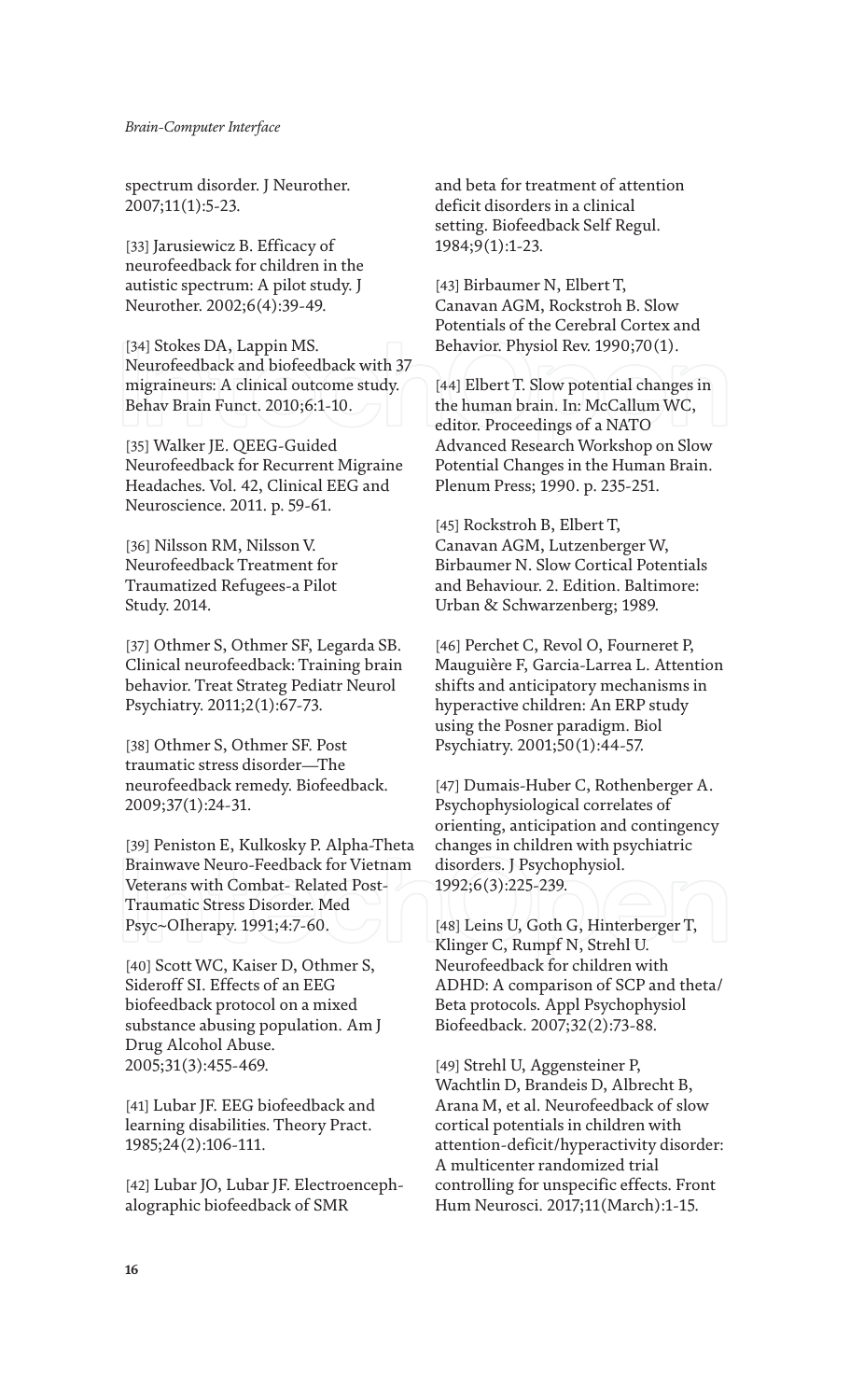[50] Wiedemann M. Infra low frequency (ILF-) neurofeedback. In: Haus K-M, editor. Praxisbuch Biofeedback Und Neurofeedback. 2. Edition. Berlin Heidelberg: Springer; 2015. p. 91-115.

[51] Grin-Yatsenko VA, Ponomarev VA, Kara O, Wandernoth B, Gregory M, Ilyukhina VA, et al. Effect of Infra-Low Frequency Neurofeedback on Infra-Slow EEG Fluctuations. In: Biofeedback. 2018.

[52] Grin-Yatsenko VA, Kara O, Evdokimov SA, Gregory M, Othmer S, Kropotov JD. Infra-low frequency neurofeedback modulates infra-slow oscillations of brain potentials: A controlled study. J Biomed Eng Res. 2020;4:1-11.

[53] Dobrushina OR, Vlasova RM, Rumshiskaya AD, Litvinova LD, Mershina EA, Sinitsyn VE, et al. Modulation of intrinsic brain connectivity by implicit electroencephalographic neurofeedback. Front Hum Neurosci. 2020;14(June):1-13.

[54] Sasu R, Othmer S. Neurofeedback in application to the ADHD spectrum. Restoring the Brain. 2015;(July 2015):231-260.

[55] Othmer SF. Protocol Guide for Neurofeedback Clinicians. 5th. EEG Info Inc.; 2015.

[56] Lubar JF, Shouse MN. EEG and behavioral changes in a hyperkinetic child concurrent with training of the sensorimotor rhythm (SMR): A preliminary report. Biofeedback Self Regul. 1976;3:293-306.

[57] Monastra VJ, Lynn S, Linden M, Lubar JF, Gruzelier J, LaVaque TJ. Electroencephalographic biofeedback in the treatment of attention-deficit/ hyperactivity disorder. Appl Psychophysiol Biofeedback. 2005;30(2):95-114.

[58] Logemann HNA, Lansbergen MM, Van Os TWDP, Böcker KBE, Kenemans JL. The effectiveness of EEG-feedback on attention, impulsivity and EEG: A sham feedback controlled study. Neurosci Lett. 2010;479(1):49-53.

[59] Vernon D, Frick A, Gruzelier J. Neurofeedback as a treatment for ADHD: A methodological review with implications for future research. J Neurother. 2004;8(2):53-82.

[60] Vernon D, Egner T, Cooper N, Compton T, Neilands C, Sheri A, et al. The effect of training distinct neurofeedback protocols on aspects of cognitive performance. Int J Psychophysiol. 2003;47:75-85.

[61] Heinrich H, Gevensleben H, Freisleder FJ, Moll GH, Rothenberger A. Training of slow cortical potentials in attention-deficit/hyperactivity disorder: Evidence for positive behavioral and neurophysiological effects. Biol Psychiatry. 2004;55(7):772-775.

[62] Rossiter TR, La Vaque TJ. A comparison of EEG biofeedback and psychostimulants in treating attention deficit / hyperactivity disorders. J Neurother Investig Neuromodulation, Neurofeedback Appl Neurosci Publ. 1995;1(1):48-59.

[63] Lubar JF, Swartwood MO, Swartwood JN, O'Donnell PH. Evaluation of the effectiveness of EEG neurofeedback training for ADHD in a clinical setting as measured by changes in T.O.V.a. scores, behavioral ratings, and WISC-R performance. Biofeedback Self Regul. 1995;20(1):83-99.

[64] Arns M, Ridder S de, Strehl U, Breteler M, Coenen an, Richter JW. Efficacy of neurofeedback treatment in ADHD: The effects on inattention, impulsivity and hyperactivity: A meta-analysis. Clin EEG Neurosci. 2011;30(3):26-33.